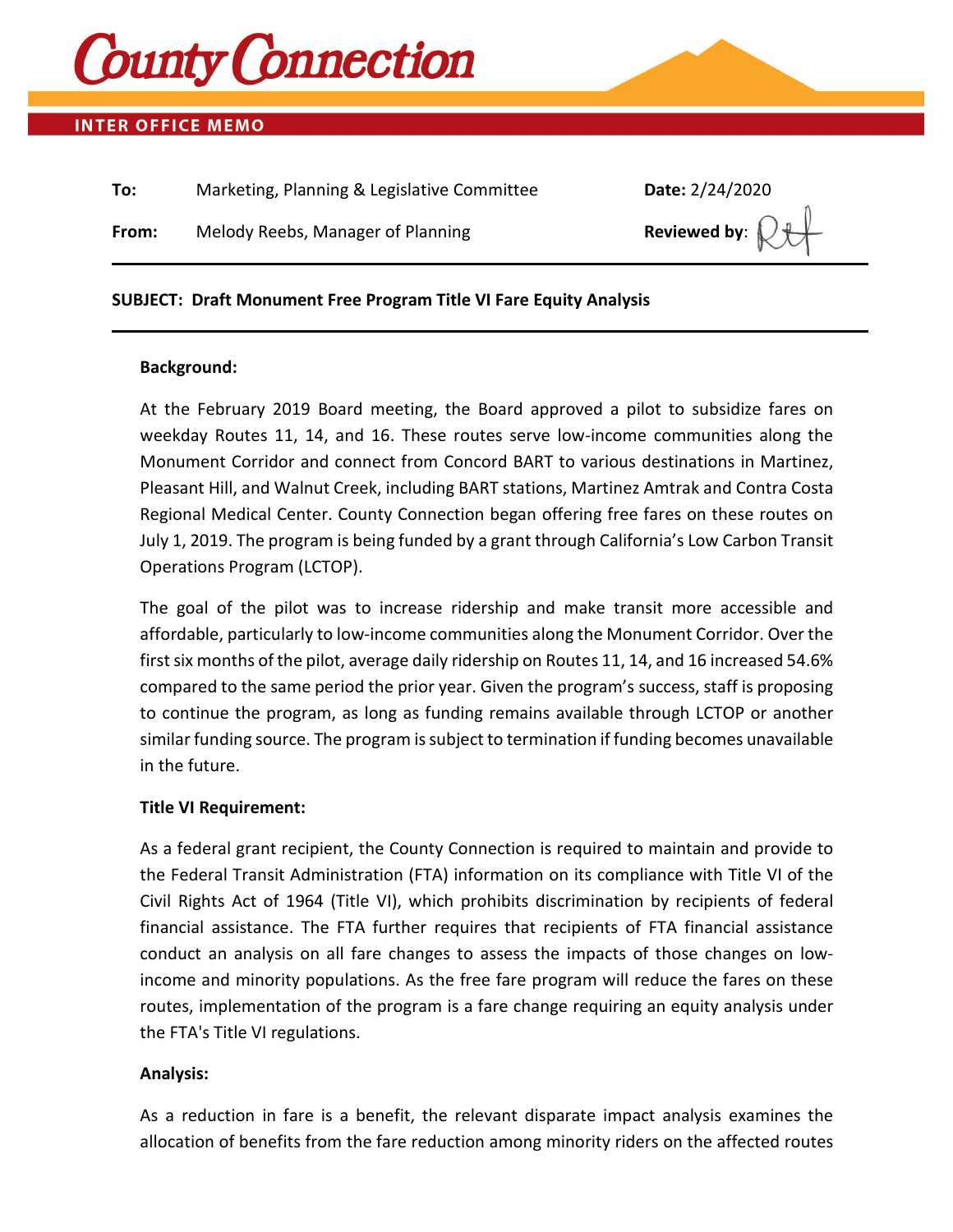relative to their share of the ridership as a whole. Similarly, the relevant disproportionate burden analysis examines the allocation of benefits from the fare reduction among lowincome riders on the affected routes relative to their share of the ridership as a whole.

Based on onboard survey data from October 2019, 56.1% of all County Connection riders identify as minority, and 44.4% are considered low-income. On the three routes that would be free under the Monument Free Program, 58.9% of riders identify as minority and 43.2% are low-income.

|                                    | % Minority | % Low-Income |
|------------------------------------|------------|--------------|
| Route 11                           | 58.3%      | 41.7%        |
| Route 14                           | 65.8%      | 59.0%        |
| Route 16                           | 51.5%      | 25.0%        |
| <b>Monument Free Program Total</b> | 58.9%      | 43.2%        |
| Systemwide                         | 56.1%      | 44.4%        |
| <b>Difference from Systemwide</b>  | 2.8%       | $-1.3%$      |

There is no disparate impact on minority riders from the implementation of the Monument Free Program. The routes that benefit from the program have a slightly higher minority ridership (58.9%) than the system as a whole (56.1%) by a margin of 2.8%.

There is also no disproportionate burden on low-income riders from the implementation of the Monument Free Program. The usage of the affected routes by low-income riders is slightly lower (43.2%) than their share of the ridership on the system as a whole (44.4%). However, the differential of 1.2% is well within the 20% threshold set forth in the disproportionate burden policy.

### **Public Outreach:**

In February 2020, staff began outreach to receive public comment on the proposed continuation of the pilot program. A public hearing has been scheduled for March 19, 2020 preceding the Board of Directors meeting at County Connection offices in Concord. The public may also submit written comments via mail, email, and online through County Connection's website. The comments received will be included in the final Title VI report, which will be presented to the Federal Transit Administration.

### **Financial Implications:**

LCTOP funds will be used to subsidize fares on Routes 11, 14, and 16 as part of this program.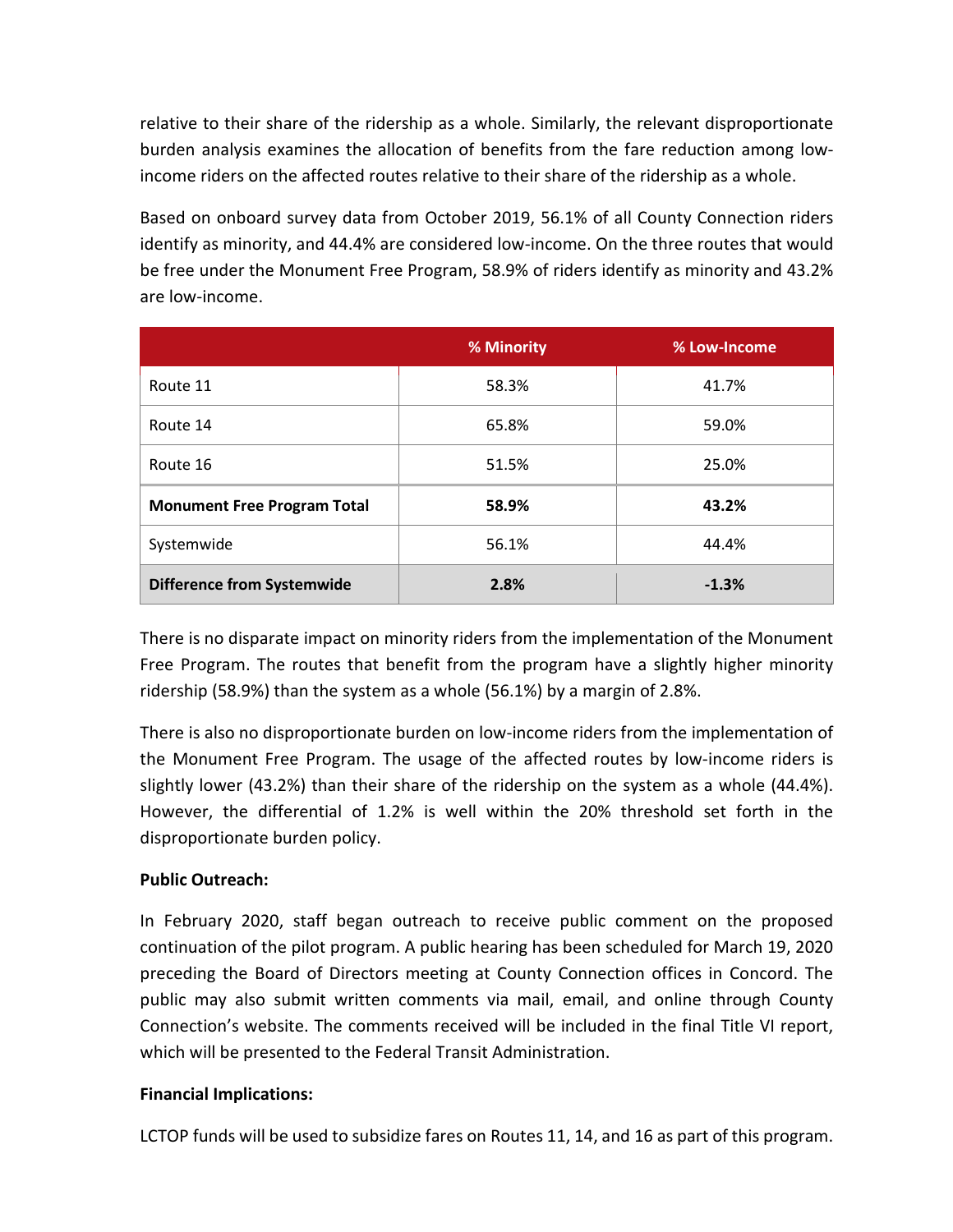### **Recommendation:**

Staff recommends that the MP&L Committee forward the attached Title VI Fare Equity Analysis to the Board for review and approval. The analysis has been reviewed by legal counsel, and the public outreach section will be updated upon completion of the scheduled public hearing.

### **Action Requested:**

Staff requests that the MP&L Committee forward this item to the Board for approval.

### **Attachments:**

Title VI Fare Equity Analysis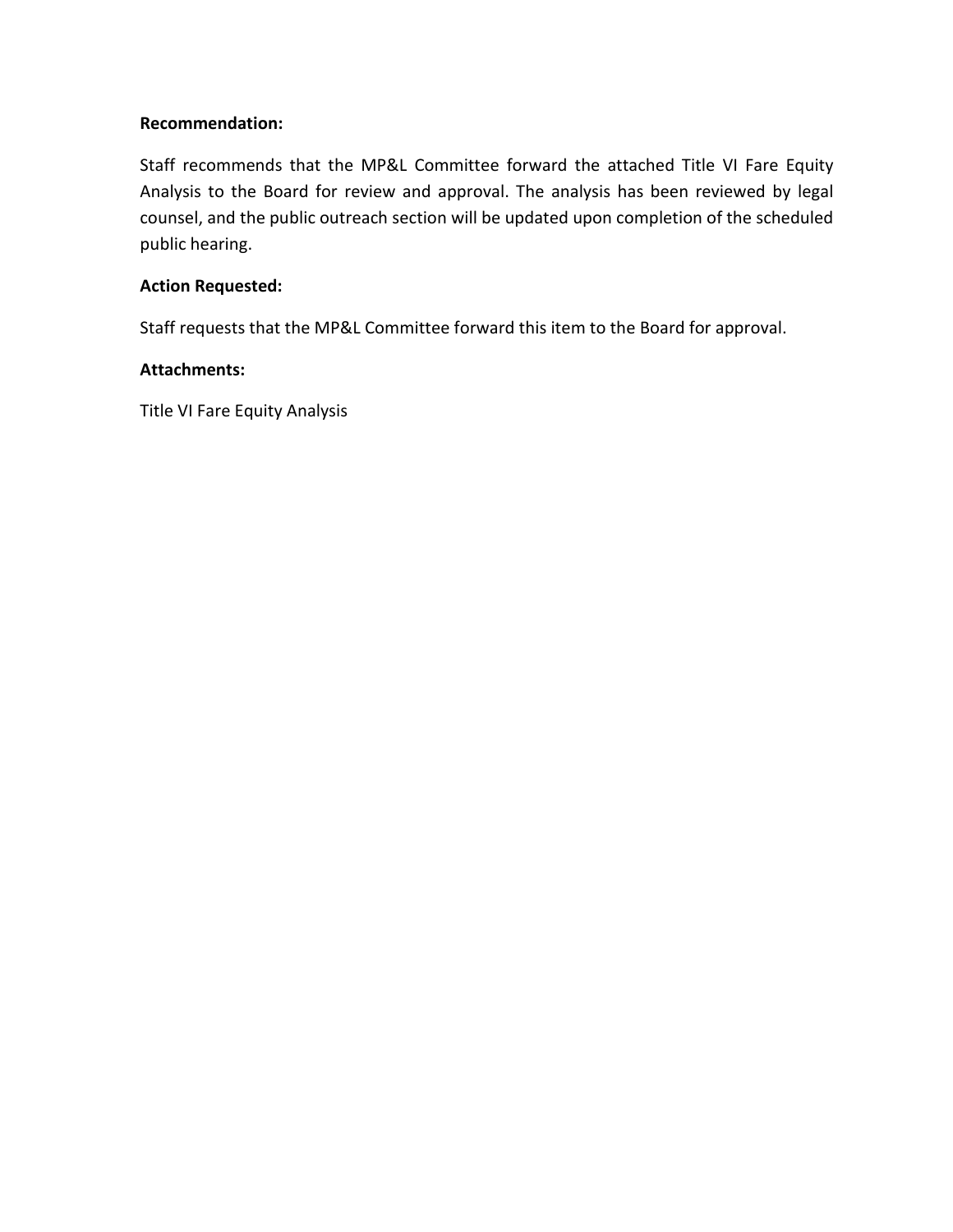

# Title VI Fare Equity Analysis

# **Monument Free Program**

CENTRAL CONTRA COSTA TRANSIT AUTHORITY March 2020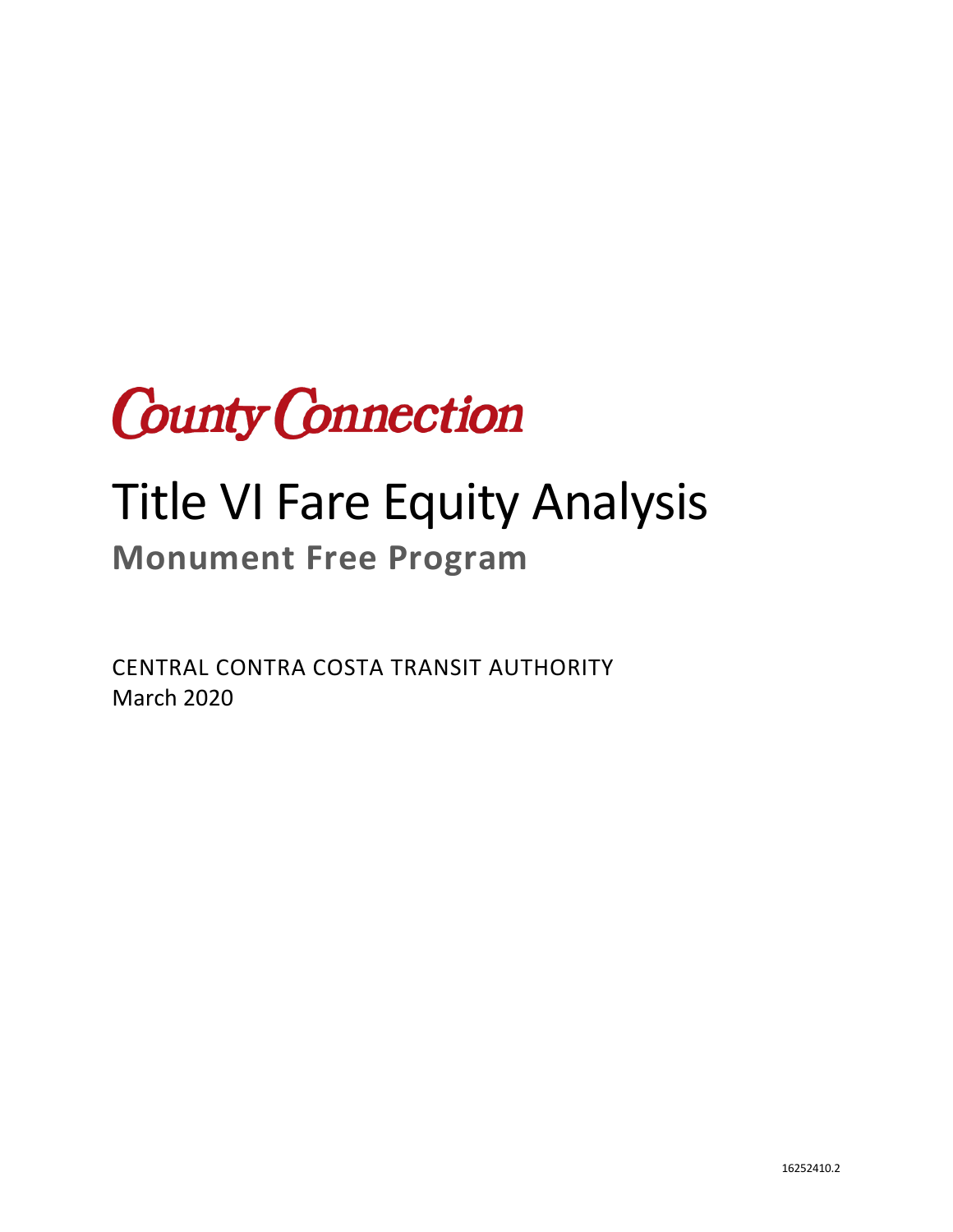# **TABLE OF CONTENTS**

| 3  |  |
|----|--|
| 4  |  |
|    |  |
|    |  |
| 5. |  |
|    |  |

### **Tables & Figures**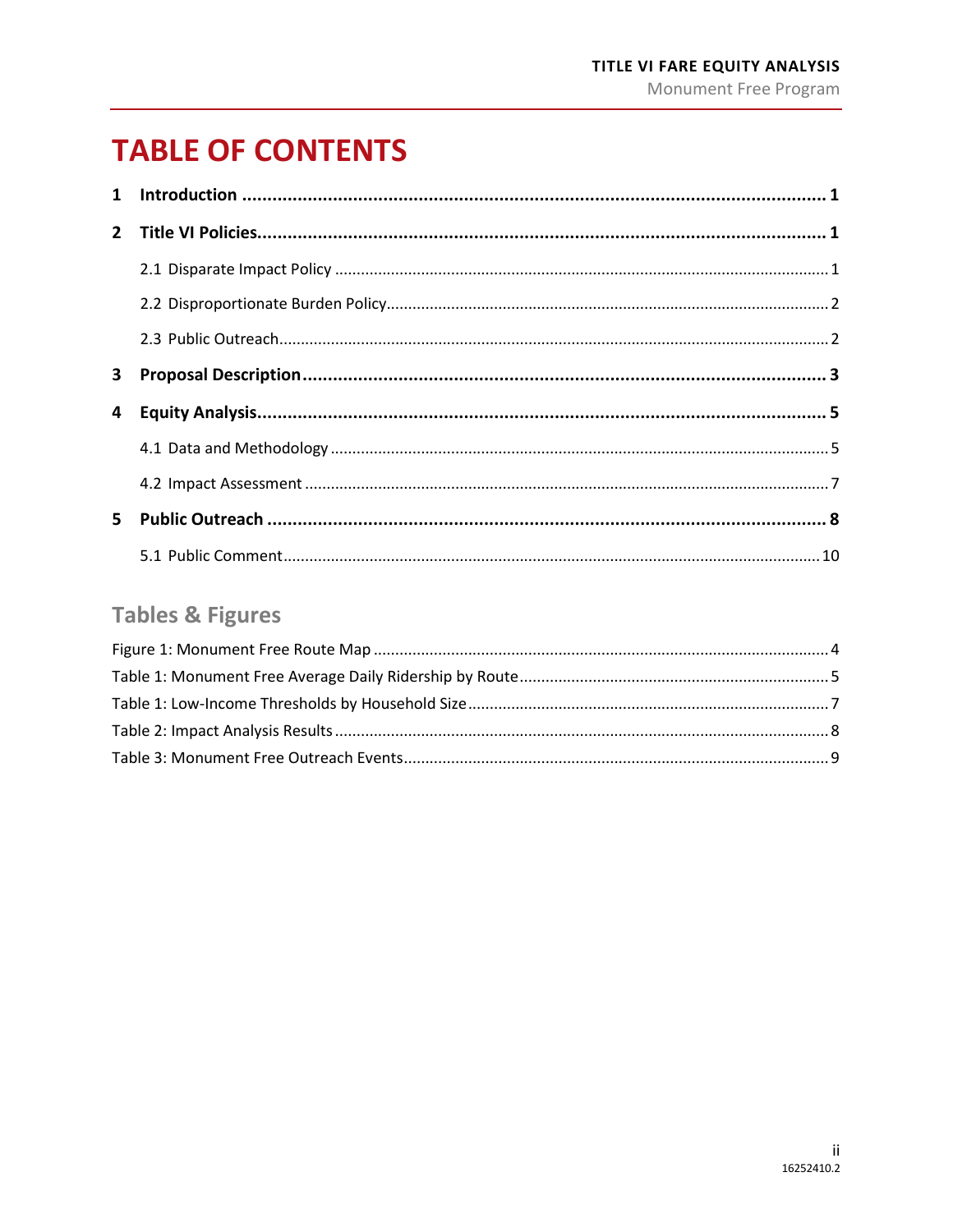# <span id="page-5-0"></span>**1 INTRODUCTION**

As a federal grant recipient, the Central Contra Costa Transit Authority (County Connection) is required to maintain and provide to the Federal Transit Administration (FTA) information on its compliance with Title VI of the Civil Rights Act of 1964 (Title VI), which prohibits discrimination by recipients of federal financial assistance. The FTA further requires that recipients of FTA financial assistance conduct an analysis on all fare changes to assess the impacts of those changes on low-income and minority populations.

County Connection is proposing the continuation of a pilot program offering free fares on weekday Routes 11, 14, and 16, as long as funding remains available for the program through the Low Carbon Transit Operations Program (LCTOP) or another similar funding source. This analysis also analyzes the impacts of the potential discontinuation of the program in the event that funds are no longer available.

As the free fare program will reduce the fares on these routes, implementation of the program is a fare change requiring an equity analysis under the FTA's Title VI regulations. Conversely, discontinuation of the program is a fare increase requiring an equity analysis under the FTA's Title VI regulations. As the ridership of the affected routes are similar to the ridership of the system as a whole, the equity analysis indicates that there is no disparate impact based on race, and no disproportionate burden on lowincome riders from either the implementation or discontinuation of the program.

# <span id="page-5-1"></span>**2 TITLE VI POLICIES**

In October 2012, the FTA released Circular 4702.1B (Circular), which provides guidelines for compliance with Title VI. Under the Circular, transit operators are required to study proposed fare changes and "major" service changes before the changes are adopted to ensure that they do not have a discriminatory effect based on race, color, national origin or low-income status of affected populations. As a first step, public transit providers must adopt their own "Major Service Change," "Disparate Impact," and "Disproportionate Burden," policies. County Connection's Board of Directors adopted these policies in June 2013. The adopted Disparate Impact and Disproportionate Burden policies, which apply to fare equity analyses, are described below.

### <span id="page-5-2"></span>**2.1 Disparate Impact Policy**

The Disparate Impact Policy establishes a threshold for determining whether proposed fare or major service changes have a disproportionately adverse effect on minority populations relative to nonminority populations on the basis of race, ethnicity or national origin.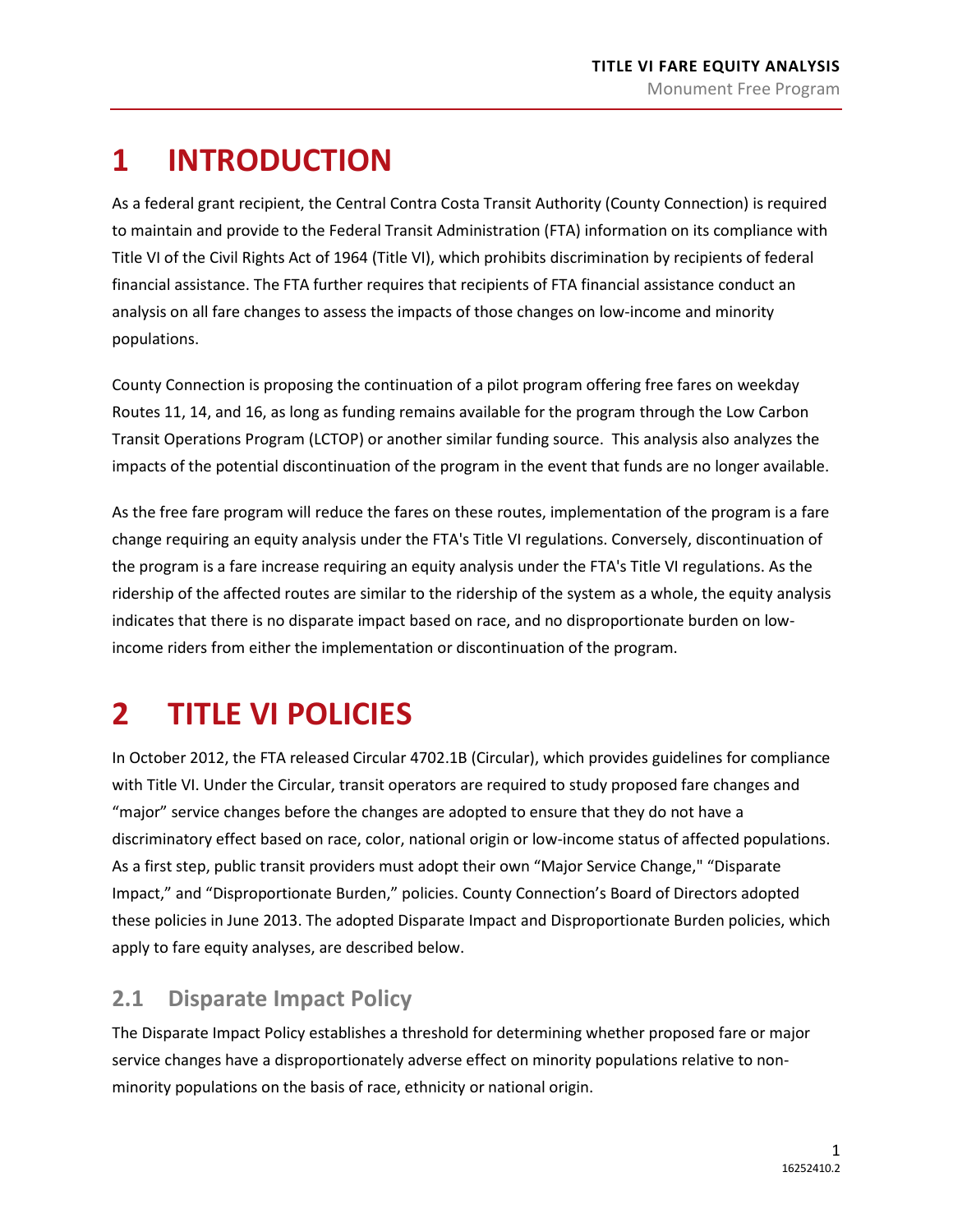The threshold is the difference between the burdens borne by, or benefits experienced by, minority populations compared to non-minority populations. Exceeding the threshold means either that a fare or major service change negatively impacts minority populations more than non-minority populations, or that the change benefits non-minority populations more than minority populations. A change with disparate impacts that exceed the threshold can only be adopted (a) if there is substantial legitimate justification for the change, and (b) if no other alternatives exist that would serve the same legitimate objectives but with less disproportionate effects on the basis of race, color or national origin

County Connection establishes that a fare change, major service change or other policy has a disparate impact if minority populations will experience 20% more of the cumulative burden, or experience 20% less of the cumulative benefit, relative to non-minority populations, unless (a) there is substantial legitimate justification for the change, and (b) no other alternatives exist that would serve the same legitimate objectives but with less disproportionate effects on the basis of race, color or national origin.

### <span id="page-6-0"></span>**2.2 Disproportionate Burden Policy**

The Disproportionate Burden Policy establishes a threshold for determining whether proposed fare or major service changes have a disproportionately adverse effect on low-income populations relative to non-low-income populations.

The threshold is the difference between the burdens borne by, and benefits experienced by, low-income populations compared to non-low income populations. Exceeding the threshold means either that a fare or service change negatively impacts low-income populations more than non-low-income populations, or that the change benefits non-low-income populations more than low-income populations. If the threshold is exceeded, County Connection must avoid, minimize or mitigate impacts where practicable.

County Connection establishes that a fare change, major service change or other policy has a disproportionate burden if low-income populations will experience 20% more of the cumulative burden, or experience 20% less of the cumulative benefit, relative to non-low-income populations unless the disproportionate effects are mitigated.

### <span id="page-6-1"></span>**2.3 Public Outreach**

In developing these policies, County Connection staff conducted public outreach (detailed below), including three public meetings with language services available, to provide information and get feedback on the draft policies. Staff incorporated public input gathered through this outreach into the policies proposed for Board approval.

March 28, 2013 – Monument Corridor Transportation Action Team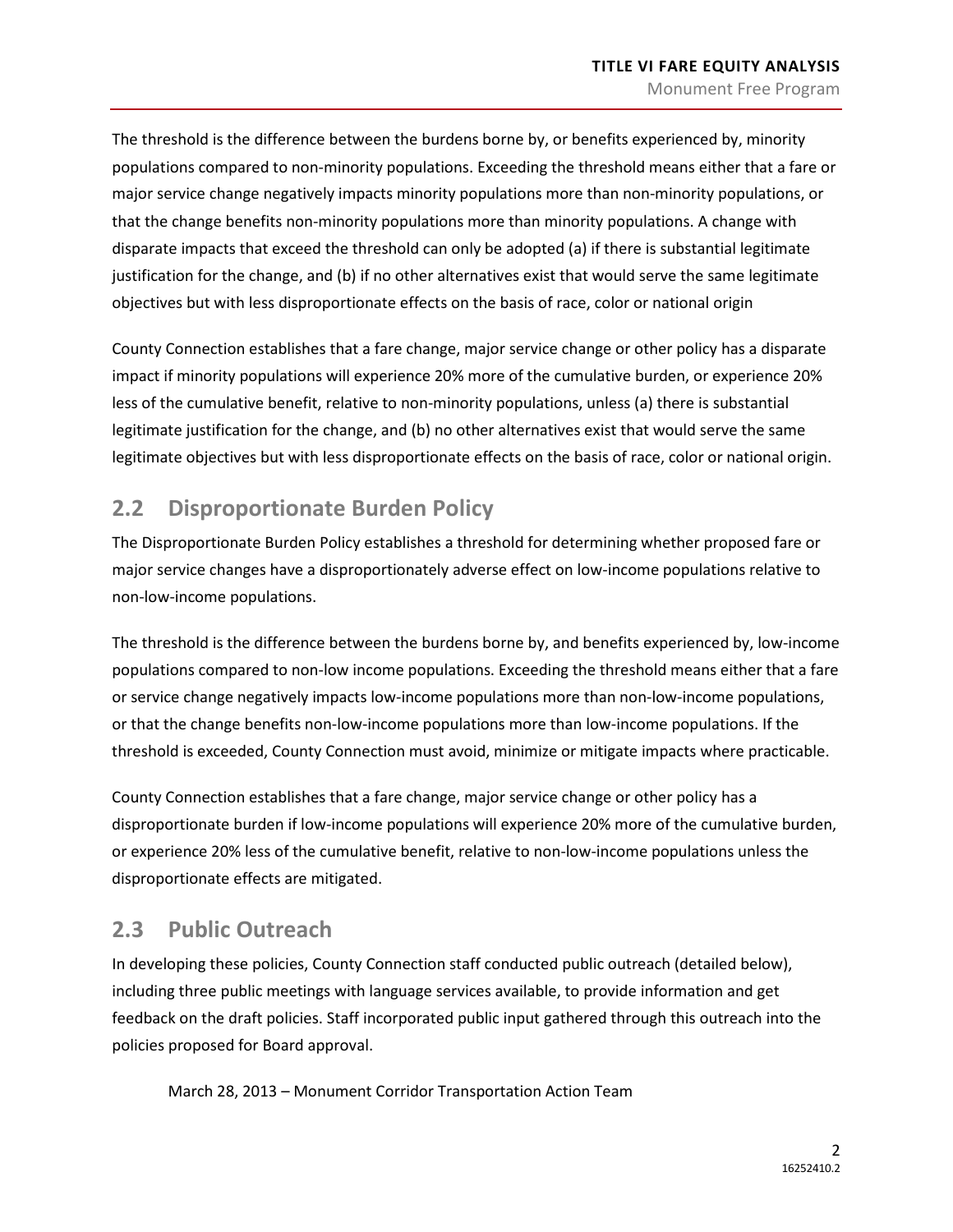*Comments: Include an annual review to ensure that major service change threshold has not been crossed*

April 15, 2013 – Public Meeting at the San Ramon Community Center

*Comments: Consistent with prior comment to include an annual review for major service changes*

May 14, 2013 - Public Meeting at the Walnut Creek Library

*Comments: None*

April  $1<sup>st</sup>$  – June  $1<sup>st</sup>$ , 2013 – Policies available for comments on County Connection Website

June 20, 2013 – Public Hearing and Proposed Adoption at the County Connection Board of Directors Meeting

*Comments: None*

### <span id="page-7-0"></span>**3 PROPOSAL DESCRIPTION**

On July 1, 2019, County Connection began offering free fares as a pilot program on weekday Routes 11, 14, and 16. These routes serve low-income communities along the Monument Corridor and connect from Concord BART to various destinations in Martinez, Pleasant Hill, and Walnut Creek, including BART stations, Martinez Amtrak and Contra Costa Regional Medical Center[. Figure 1](#page-8-0) shows a map of the three routes.

The pilot project is being funded by a grant through California's Low Carbon Transit Operations Program (LCTOP), which distributes cap-and-trade proceeds to support a wide range of programs and projects that reduce greenhouse gas emissions and deliver other economic, environmental, and public health benefits for Californians, with a priority on benefitting low-income and disadvantaged communities. LCTOP is one of several programs that are a part of the Transit, Affordable Housing, and Sustainable Communities Program established by the California Legislature in 2014 by Senate Bill 862.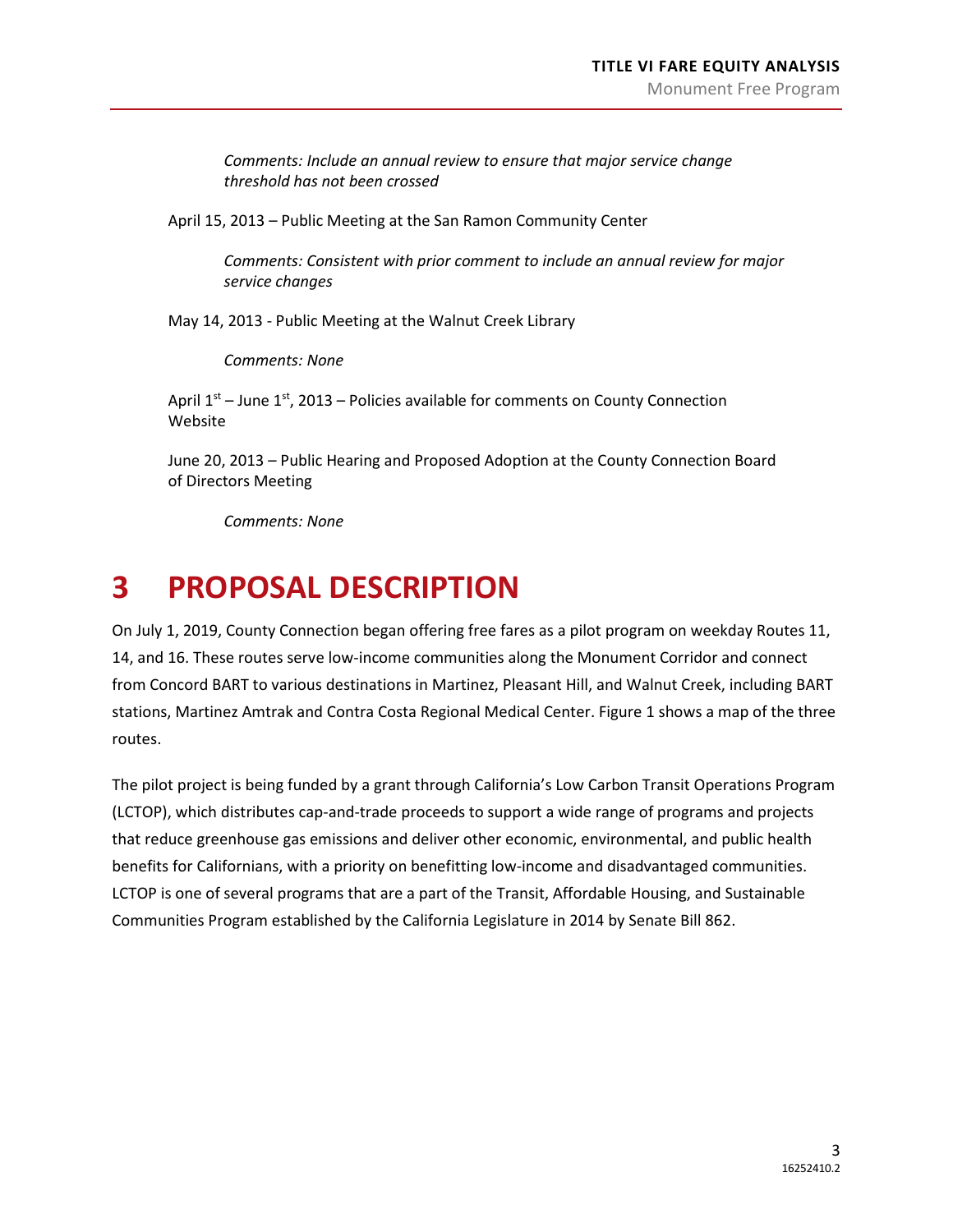Monument Free Program



<span id="page-8-0"></span>**Figure 1: Monument Free Route Map**

The goal of the pilot was to increase ridership and make transit more accessible and affordable, particularly to low-income communities along the Monument Corridor. Over the first six months of the pilot, average daily ridership on Routes 11, 14, and 16 increased 54.6% compared to the same period the prior year (see [Table 1\)](#page-9-2). Given the program's success, County Connection is proposing to continue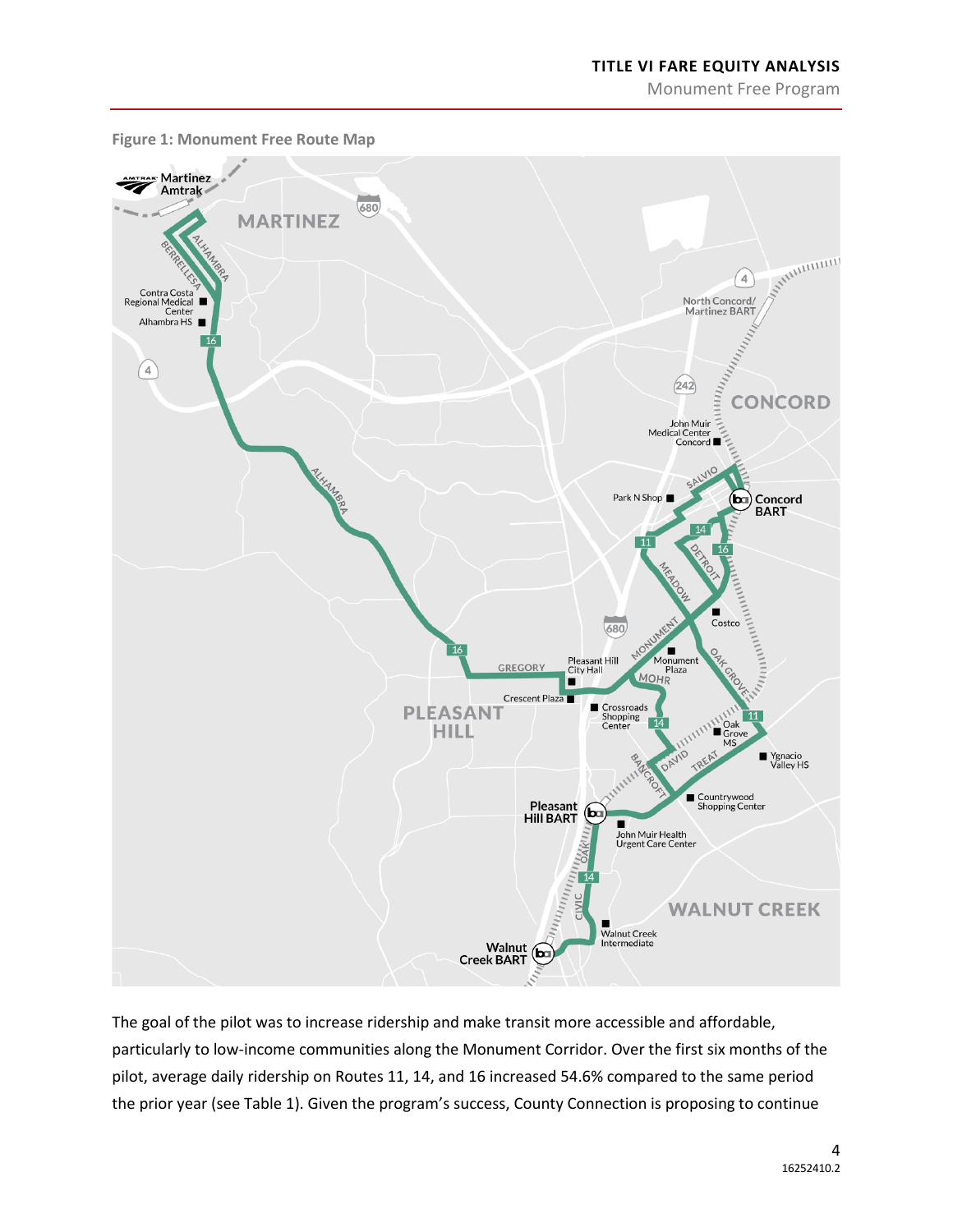the program, as long as funding remains available through LCTOP or another similar funding source. The program is subject to termination if funding becomes unavailable in the future.

|              | <b>Jul - Dec 2018</b> | <b>Jul - Dec 2019</b> | % Change |
|--------------|-----------------------|-----------------------|----------|
| Route 11     | 305                   | 409                   | 34.0%    |
| Route 14     | 568                   | 1,134                 | 99.5%    |
| Route 16     | 660                   | 828                   | 25.4%    |
| <b>Total</b> | 511                   | 790                   | 54.6%    |

<span id="page-9-2"></span>**Table 1: Monument Free Average Daily Ridership by Route**

# <span id="page-9-0"></span>**4 EQUITY ANALYSIS**

A reduction in fare is a fare change pursuant to the Circular. Accordingly, the equity analysis requirement applies. As a reduction in fare is a benefit, the relevant disparate impact analysis examines the allocation of benefits from the fare reduction among minority riders on the affected routes relative to their share of the ridership as a whole. Similarly, the relevant disproportionate burden analysis examines the allocation of benefits from the fare reduction among low-income riders on the affected routes relative to their share of the ridership as a whole.

Conversely, the elimination of a free fare program results in a fare increase, which is a fare change pursuant to the Circular. A fare increase is a burden, though the same analytical framework applies as in the fare reduction.

### <span id="page-9-1"></span>**4.1 Data and Methodology**

### Methodology

The Circular requires County Connection to conduct a fare equity analysis for all fare changes, regardless of the amount of increase or decrease, to evaluate the effects of fare changes on low-income populations in addition to Title VI-protected populations, with a few enumerated exceptions. The exceptions are:

(i) "Spare the air days" or other instances when a local municipality or transit agency has declared that all passengers ride free.

(ii) Temporary fare reductions that are mitigating measures for other actions.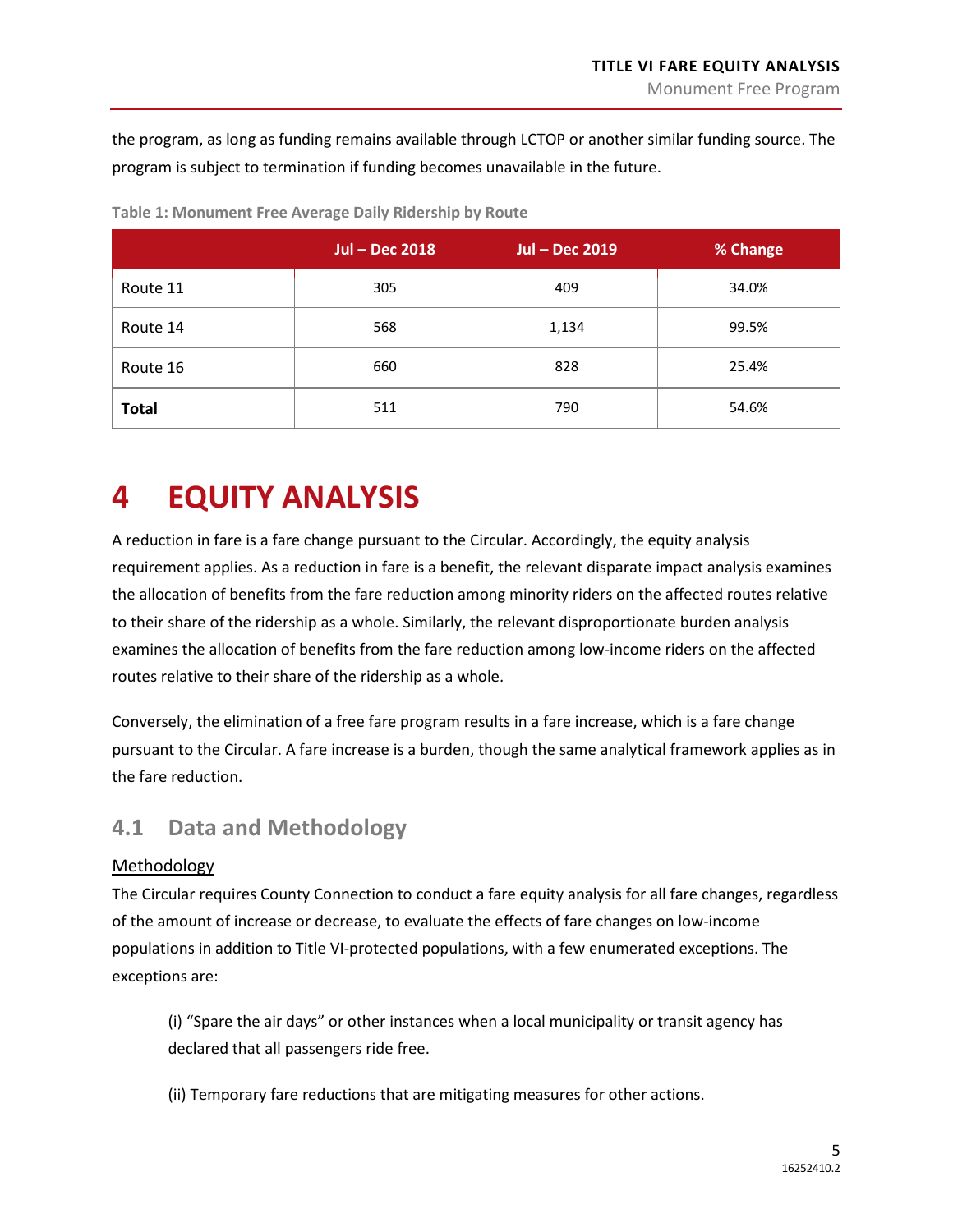(iii) Promotional fare reductions. If a promotional or temporary fare reduction lasts longer than six months, then FTA considers the fare reduction permanent and the transit provider must conduct a fare equity analysis.

For proposed changes that would increase or decrease fares on the entire system, or on certain transit modes, or by fare payment type or fare media, the fare equity analysis must analyze available information generated from ridership surveys indicating whether minority and/or low-income riders are disproportionately more likely to use the mode of service, payment type, or payment media that would be subject to the fare change.

Both the disparate impact policy and the disproportionate burden policy examine the cumulative impacts of a fare change. As a result, this analysis determines potential impacts of the proposed program by comparing the percentages of low-income and minority riders who use Routes 11, 14, and 16 based on relative ridership against the percentages of low-income and minority riders who use the system as a whole. These metrics will identify whether low-income and/or minority riders would experience a disproportionately lower benefit due to the free fares program.

#### Definitions

**Minority** – FTA defines a minority person as anyone who is American Indian or Alaska Native, Asian, Black or African American, Hispanic or Latino, or Native Hawaiian or other Pacific Islander.

**Low-Income** – FTA defines a low-income person as a person whose household income is at or below the U.S. Department of Health and Human Services (HHS) poverty guidelines. However, FTA encourages the use of any locally developed threshold provided that the threshold is at least as inclusive as the HHS poverty guidelines. Due to the area's higher cost of living, County Connection defines low-income as 150% of the federal poverty level.

#### Data Source

An onboard passenger survey was conducted on County Connection buses in October 2019, four months into the pilot program, and a total of 1,188 responses were collected. The survey was conducted on both weekdays and weekends using handheld tablet personal computers on which the online survey was administered. A sampling plan was developed to ensure that the distribution of completed surveys mirrored the actual distribution of passengers using the system. The plan included completion goals that were set by route and time period based on ridership. Because the number of surveys collected on each route is based on relative ridership, the percentages of low-income and minority riders for the Monument Free Program overall were determined by summing up the numbers from the surveys across all three routes.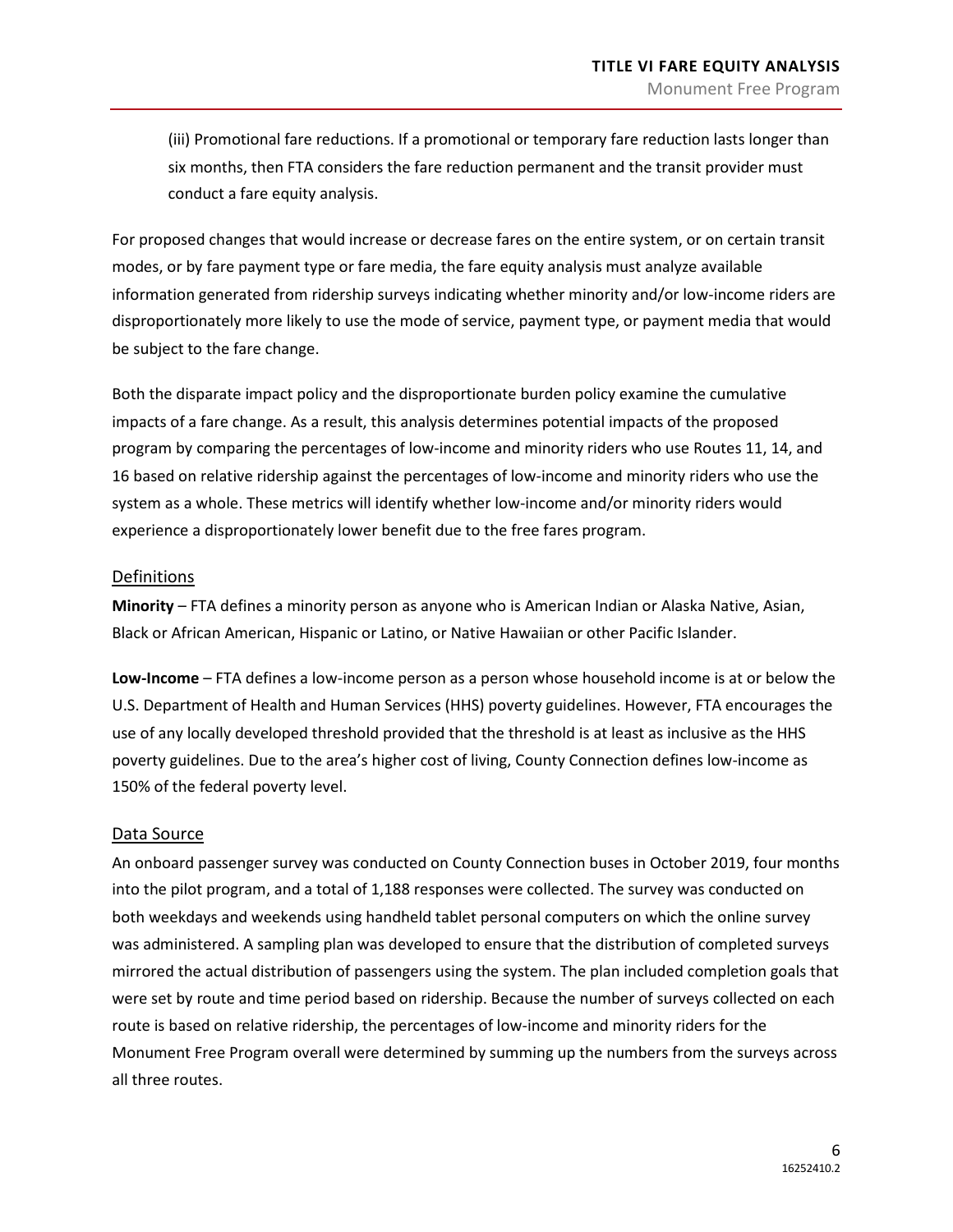The survey data provides demographic information on County Connection's riders, including race and income, by route. Respondents who declined to answer questions about income or ethnicity are excluded from the analysis. In order to protect privacy, survey respondents were asked to report their income bracket as opposed to their specific income. Because of this, the analysis uses the midpoint of the selected income bracket to compare against the federal poverty level. [Table 2](#page-11-1) below shows how low-income status—defined in this analysis as 150% of the 2019 federal poverty guidelines—is determined based on household size and income bracket. Using these thresholds, each individual survey response was categorized as either low-income or non-low-income based on responses to the questions about household size and income.

| <b>Household Size</b> | <b>Low-Income Threshold</b> |
|-----------------------|-----------------------------|
| $1 - 2$               | Under \$25,000              |
| $3 - 4$               | Under \$35,000              |
| $5 - 7$               | Under \$50,000              |
| $8 - 10$              | Under \$75,000              |

<span id="page-11-1"></span>**Table 2: Low-Income Thresholds by Household Size**

### <span id="page-11-0"></span>**4.2 Impact Assessment**

Based on the onboard survey data, 56.1% of all County Connection riders identify as minority, and 44.4% are considered low-income. On the three routes that would be free under the Monument Free Program, 58.9% of riders identify as minority and 43.2% are low-income. This is relatively consistent with a previous onboard survey that was conducted in 2015, in which 58.0% of riders identified as minority and 48.0% were low-income, although it should be noted that Route 14 was restructured in March 2019.

### Implementation

There is no disparate impact on minority riders from the implementation of the Monument Free Program. The routes that benefit from the program have a slightly higher minority ridership (58.9%) than the system as a whole (56.1%) by a margin of 2.8%.

There is also no disproportionate burden on low-income riders from the implementation of the Monument Free Program. The usage of the affected routes by low-income riders is slightly lower (43.2%) than their share of the ridership on the system as a whole (44.4%). However, the differential of 1.2% is well within the 20% threshold set forth in the disproportionate burden policy. Notably, this program is funded by a grant intended to deliver environmental benefits to low-income communities.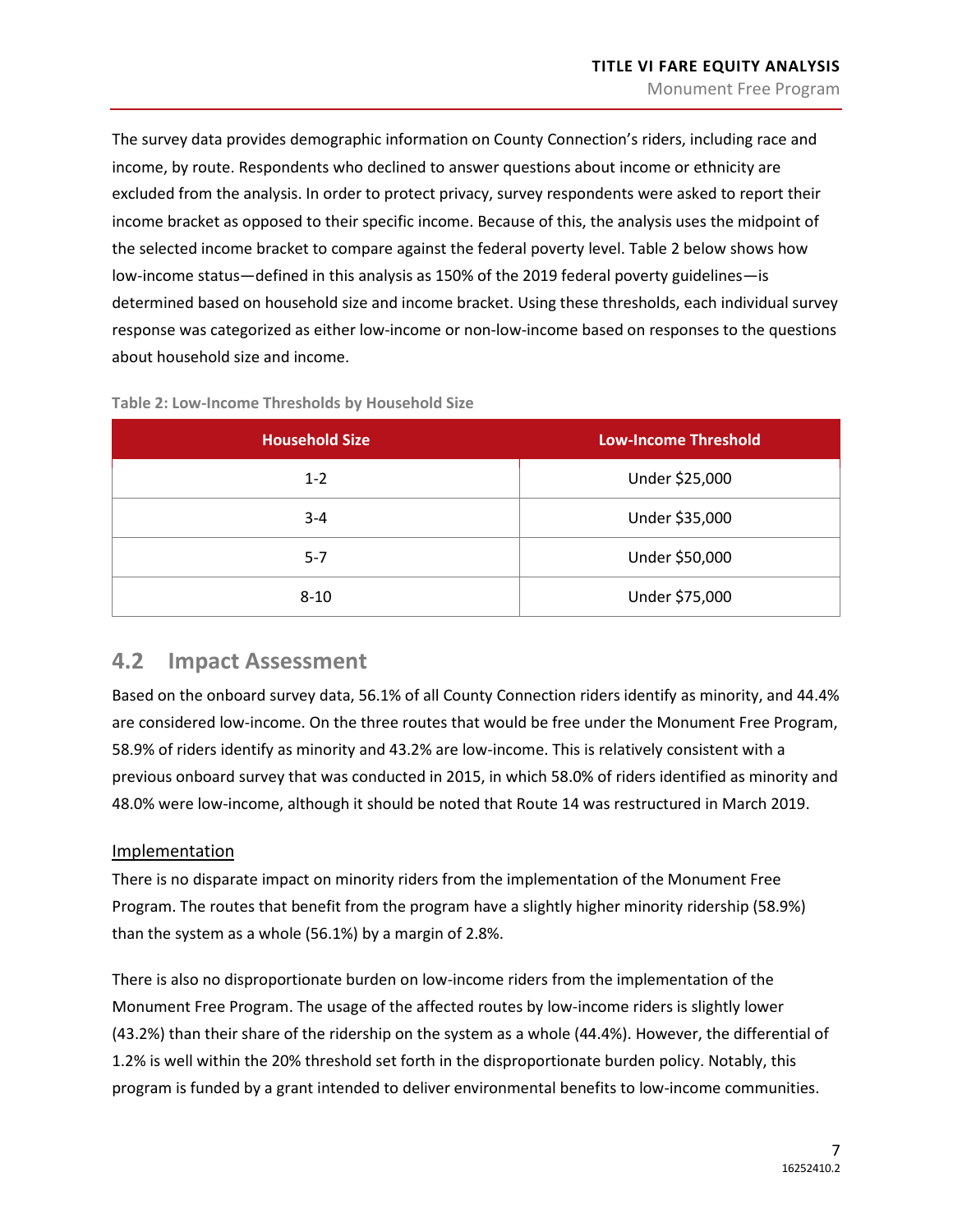Transit fare subsidies is one of the eligible types of projects under the grant. In addition, the routes under the Monument Free Program serve AB 1550 low-income communities and a MTC community of concern (COC), further supporting one of the main goals of the grant, which is to improve mobility for disadvantaged and low-income communities.

|                                    | % Minority | % Low-Income |
|------------------------------------|------------|--------------|
| Route 11                           | 58.3%      | 41.7%        |
| Route 14                           | 65.8%      | 59.0%        |
| Route 16                           | 51.5%      | 25.0%        |
| <b>Monument Free Program Total</b> | 58.9%      | 43.2%        |
| Systemwide                         | 56.1%      | 44.4%        |
| <b>Difference from Systemwide</b>  | 2.8%       | $-1.3%$      |

<span id="page-12-1"></span>**Table 3: Impact Analysis Results**

#### Discontinuation

There would be no disparate impact on minority riders from the discontinuation of the Monument Free Program. The discontinuation would result in a fare increase that would burden routes that have a slightly higher minority ridership (58.9%) than the system as a whole (56.1%) by a margin of 2.8%, though this differential is well within the 20% threshold set forth in the County Connection disparate impact policy.

The discontinuation of the program would also have no disproportionate burden on low-income riders. The usage of the affected routes by low-income riders is slightly lower (43.2%) than their share of the ridership on the system as a whole (44.4%).

Notably, the discontinuation of the program would result in a fare increase, but the increase would place the affected riders in the same position as riders on the system as a whole.

# <span id="page-12-0"></span>**5 PUBLIC OUTREACH**

#### Implementation

As part of the initial pilot, staff launched a bilingual marketing campaign to inform riders of the new free fare program on Routes 11, 14, and 16. This included notices and "Take One" information cards on vehicles, posters distributed to community partners, information on County Connection's website, and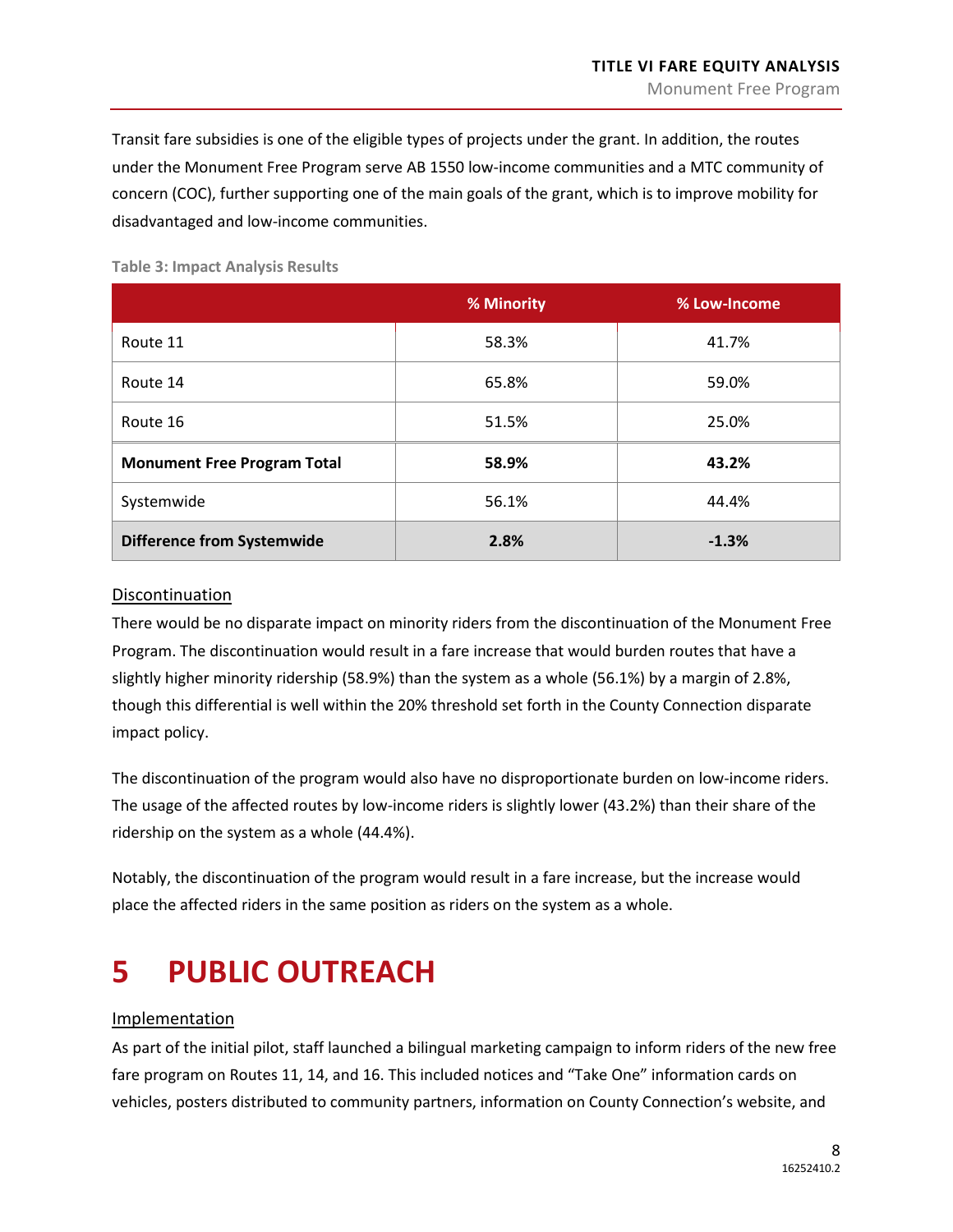social media posts on Twitter, Facebook, Instagram, and NextDoor. Staff also conducted outreach at community based organizations, including Monument Crisis Center, Monument Impact, senior centers throughout Concord and Martinez, and schools, as well as in-person outreach at major bus stops and BART stations. [Table 4](#page-13-0) shows a summary of outreach efforts during the initial pilot.

#### <span id="page-13-0"></span>**Table 4: Monument Free Outreach Events**

| <b>Date</b>        | <b>Location</b>               |
|--------------------|-------------------------------|
| July 15, 2019      | <b>Monument Crisis Center</b> |
| July 16, 2019      | <b>Monument Crisis Center</b> |
| August 7, 2019     | Concord BART                  |
| August 8, 2019     | Concord BART                  |
| August 14, 2019    | <b>Pleasant Hill BART</b>     |
| August 15, 2019    | <b>Pleasant Hill BART</b>     |
| August 16, 2019    | Ygnacio Valley High School    |
| August 21, 2019    | <b>Concord Senior Center</b>  |
| September 3, 2019  | <b>Monument Crisis Center</b> |
| September 5, 2019  | <b>Monument Crisis Center</b> |
| September 5, 2019  | Ygnacio Valley High School    |
| September 6, 2019  | <b>Monument Crisis Center</b> |
| September 10, 2019 | <b>Monument Crisis Center</b> |
| September 11, 2019 | <b>Monument Crisis Center</b> |
| December 11, 2019  | <b>Martinez Senior Center</b> |
| December 17, 2019  | <b>Monument Crisis Center</b> |
| December 19, 2019  | <b>Monument Crisis Center</b> |
| January 21, 2020   | <b>Monument Crisis Center</b> |
| January 22, 2020   | <b>Martinez Senior Center</b> |
| January 30, 2020   | <b>Monument Crisis Center</b> |